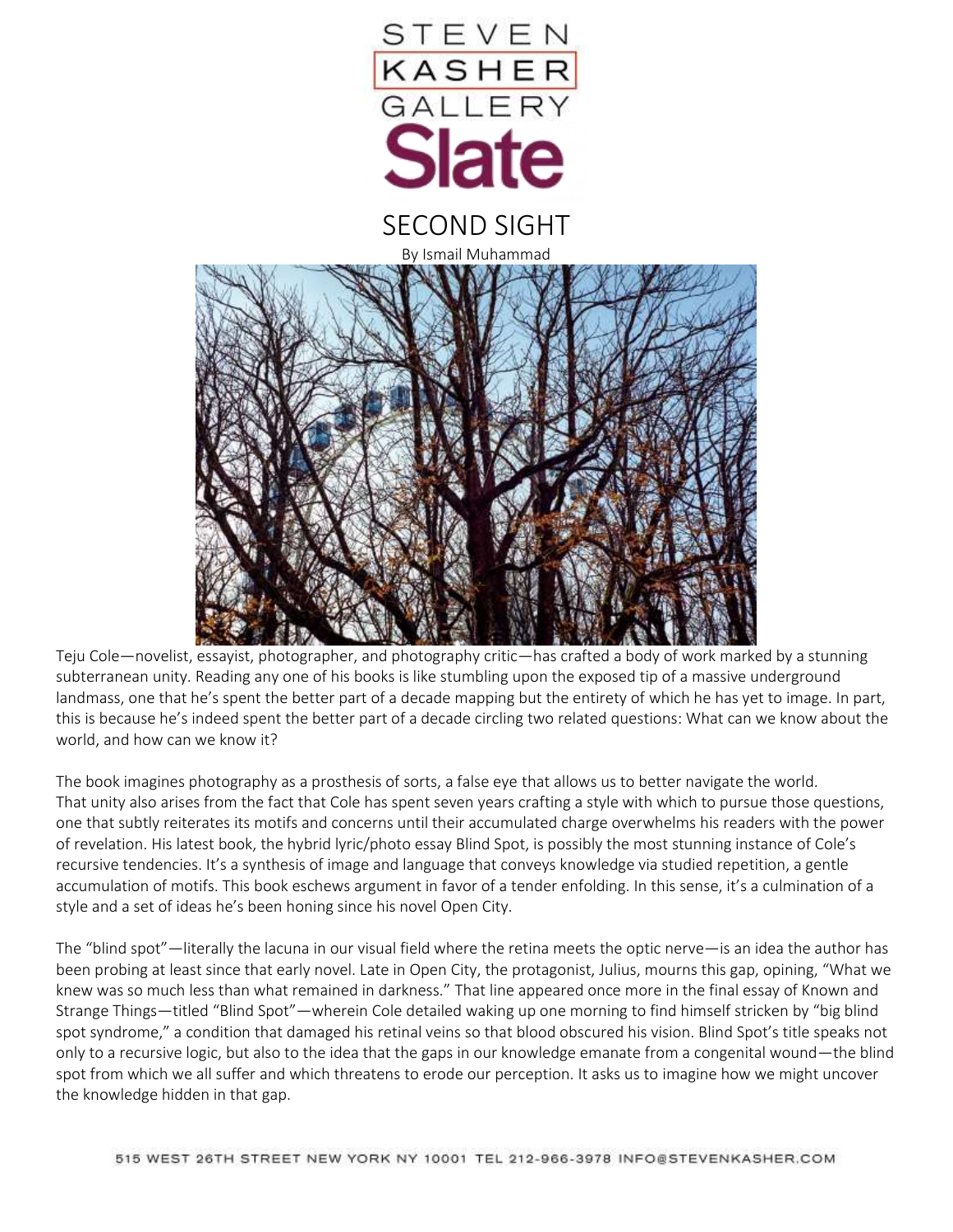

The book imagines photography as a prosthesis of sorts, a false eye that allows us to better navigate the world. Through photography, the world attains a poetic wholeness that takes on the quality of religious experience. Along with poetry, the image gestures toward a realm where all the world's pieces are intact and available for our perception.

"Every line in every poem is the orphaned caption of a lost photograph," Cole writes early in Blind Spot. "By a related logic, each photograph sits in the antechamber of speech." The book literalizes that logic, combining hundreds of Cole's own photographs from his travels around the world—from landscapes as familiar as New York and alien as Baalbek, Lebanon—with compressed meditations that resemble bits of a private conversation upon which we're eavesdropping. The photos range from the quotidian (a man sleeping on a table outside a church in Lagos in Nigeria) to the surreal (a young boy in Brazzaville in the Republic of Congo clutching a railing so that he looks like Christ carrying the cross). Sometimes, as when Cole ruminates over the self-referential nature of a sign on the side of a Brooklyn building declaring "Sign Here," these meditations directly address the photographs' subjects.

For the most part, however, the photographs are stages upon which Cole performs his erudite allusiveness. Hotel drapes in Nuremberg, Germany, occasion an investigation into the etymology of "fold," which itself precipitates rumination on the folded cloth Christ leaves behind upon his resurrection. A tear in a tarp in Wannsee, Germany, sparks a reflection on the resurrected Christ's wound in Caravaggio's The Incredulity of Saint Thomas. A scene from Treasure Beach, Jamaica, prompts a pronouncement on poetry's status as evidence of things not seen—namely, "higher realms" to which various forms of experience are inevitably connected. A parking garage in Chicago provides an example of style as "formalized obsession," a repetition that sutures the individual to the outside world.

Such associative moments elaborate upon Cole's thematic concerns in a way that compounds over the course of the book. The effect is like realizing that what you thought were stray notes cohere into song when you listen across a long enough interval. These repetitions teach us how to think along with Cole by calling our attention to details that might seem easy to ignore. The reappearance of certain images—various tarps, drapes, and sheets litter the photography, for example—and words comes to feel like the dawning of revelation without ever being coercive. Somehow these captions' brevity, combined with the variety of photographs, creates a sense of openness and guards against the heavy-handed didacticism that sometimes defines characters like Julius in Open City.

This process of reiteration leaves one feeling enfolded in the creases of Cole's mind. It's no wonder that imagery of drapes haunts the book. Enfolding becomes a metaphor: art as a shroud in which we're wrapped so that we might be resurrected and ushered into a new, divine sort of perception, one that is at once more intimate and more capacious. "A folded drapery is a cloth thinking about itself," Cole suggests, but like those billowing hotel drapes in Nuremberg whose folds become a topographical surface, that turn inward is also the inception of a relationship to the outside world: "A material, around the axis of itself, faces some part of itself, and confounds its inside and outside." The boundary between the two hardly seems to matter anymore: Part of yourself becomes alien, a new landscape to be traversed, while the outside world comes to seem like a part of your interior. That's the logic of the fold. It can press distant subjects across time and space into continuity, or give us a new understanding of what was once familiar.

In On Photography, Susan Sontag condemned photography as a practice of possession, a "way of imprisoning reality [and] making it stand still." Blind Spot pushes against that assertion. Cole's photographs don't seem like a way to possess the world so much as a way to move through it. The book owes more to Barthes, whose Camera Lucida theorized good photography as that which wounds. For Barthes, photographs had the potential to interrupt our subjectivity and